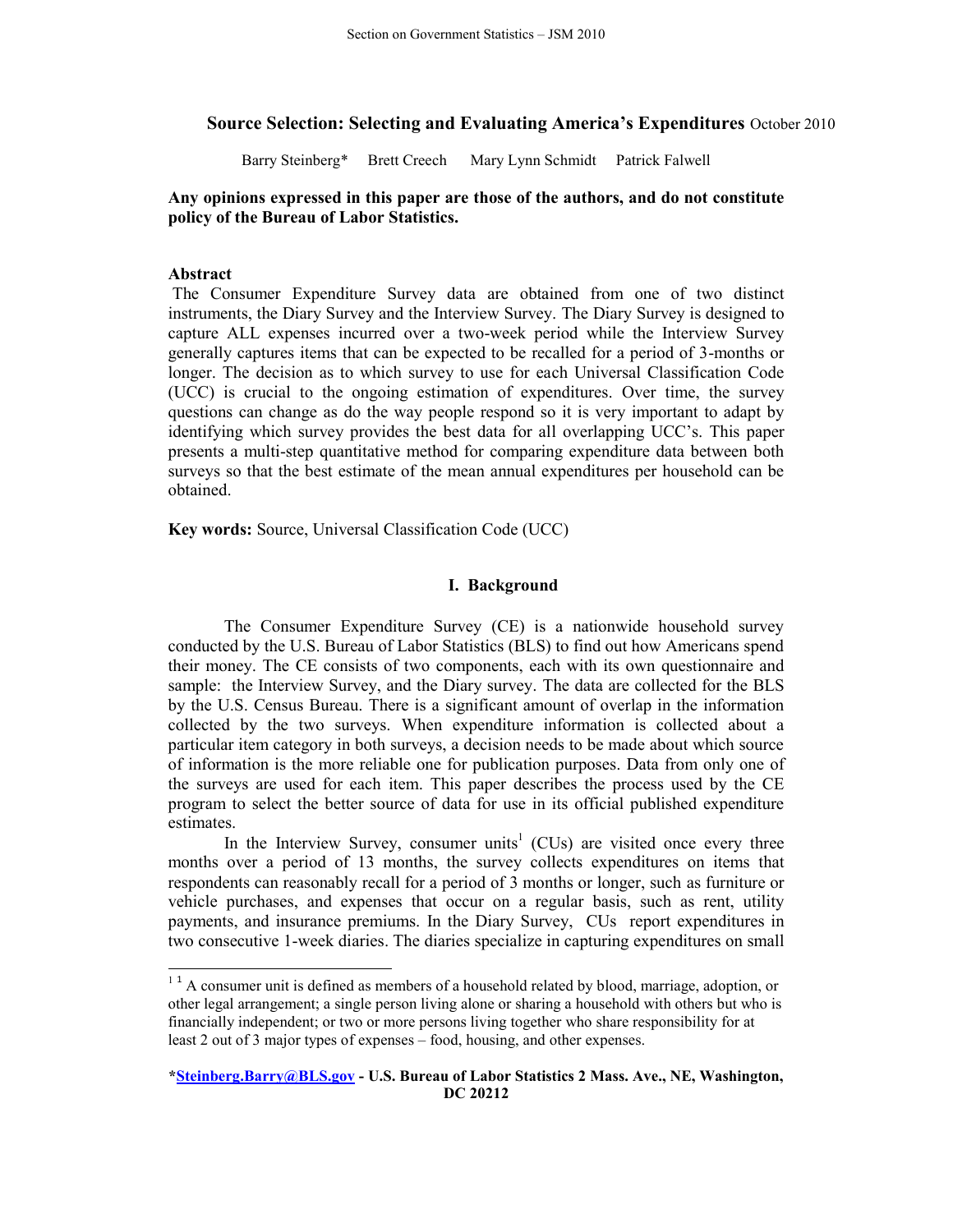frequently purchased items that may be difficult for respondents to recall, such as detailed food items and beverages.

 Prior to 1980, the CE was conducted at about 10-year intervals. However, since 1980 it has been conducted as an ongoing survey. From 1980 to 1983, CE data were published separately for the Diary and Interview surveys, but beginning in 1984, selected data were chosen from the each survey and combined to produce publication tables. Such integrated data from the BLS Diary and Interview Surveys provide a complete accounting of consumer expenditures and income that neither survey alone is designed to do. For example, the Diary Survey does not collect data on expenditures for overnight travel or information on reimbursements, whereas the Interview Survey does.

Examples of expenditures for which reimbursements are not collected in the Diary Survey are medical care; automobile repair; and construction, repairs, alterations, and maintenance of property. The Interview Survey does not collect detailed food expenditures, or expenditures for housekeeping supplies, personal care products, and nonprescription drugs. These are collected uniquely in the Diary Survey.

For items that are unique to one survey or the other, the choice of which survey to use as the source of data is obvious. There is overlap in coverage between the surveys where this paper briefly describes the methods employed to select the appropriate survey source for published survey estimates of consumer expenditures.

#### **II. Past Methods of Source Selection**

Expenditure items in the current CE are identified using the Universal Classification Codes (UCC) system. A UCC is a six-digit code that classifies reported expenditures at the most detailed level. Selection of survey source for UCCs common to both the Diary and Interview surveys was first conducted for tabulations of 1984-86 data through an Estimated Mean Square Error (MSE) method that used 1982-84 data. This method added the variance of the CE data to the squared difference between the mean of the CE data and the Personal Consumption Expenditure (PCE) estimate produced by the Bureau of Economic Analysis (BEA) to produce an estimate of the mean squared error for each CE source. The source with the smaller MSE was chosen. The method of source selection was changed in 1997 and used CE data from 1993-1995. A Coefficient of Variance (CV) was computed for each source, and the source with the smaller CV was selected.

In 2001, meetings were conducted at the request of the Consumer Price Index (CPI) group to look at differences in source selection between the CE and the CPI using 1999 data. At that time fewer than 15 UCCs had different sources between the two programs. It was recommended that the CPI adopt the CE source decision in all cases with greater than 50 reports of expenditures at the UCC level. The CPI looks at Urban and Regional consumer units for their source selection while the CE uses all Consumer Units in their calculations. After discussions on the differences, fewer than 5 UCCs were sourced differently. Subsequently, when new expenditure items and UCCs were introduced in 2005, source selection was coordinated so that the CE and the CPI were in agreement on the newly introduced UCCs.

In 2007, a team was formed with the task of reviewing the previous methods of source selection and developing a new quantitative methodology for selecting expenditure data from the two surveys.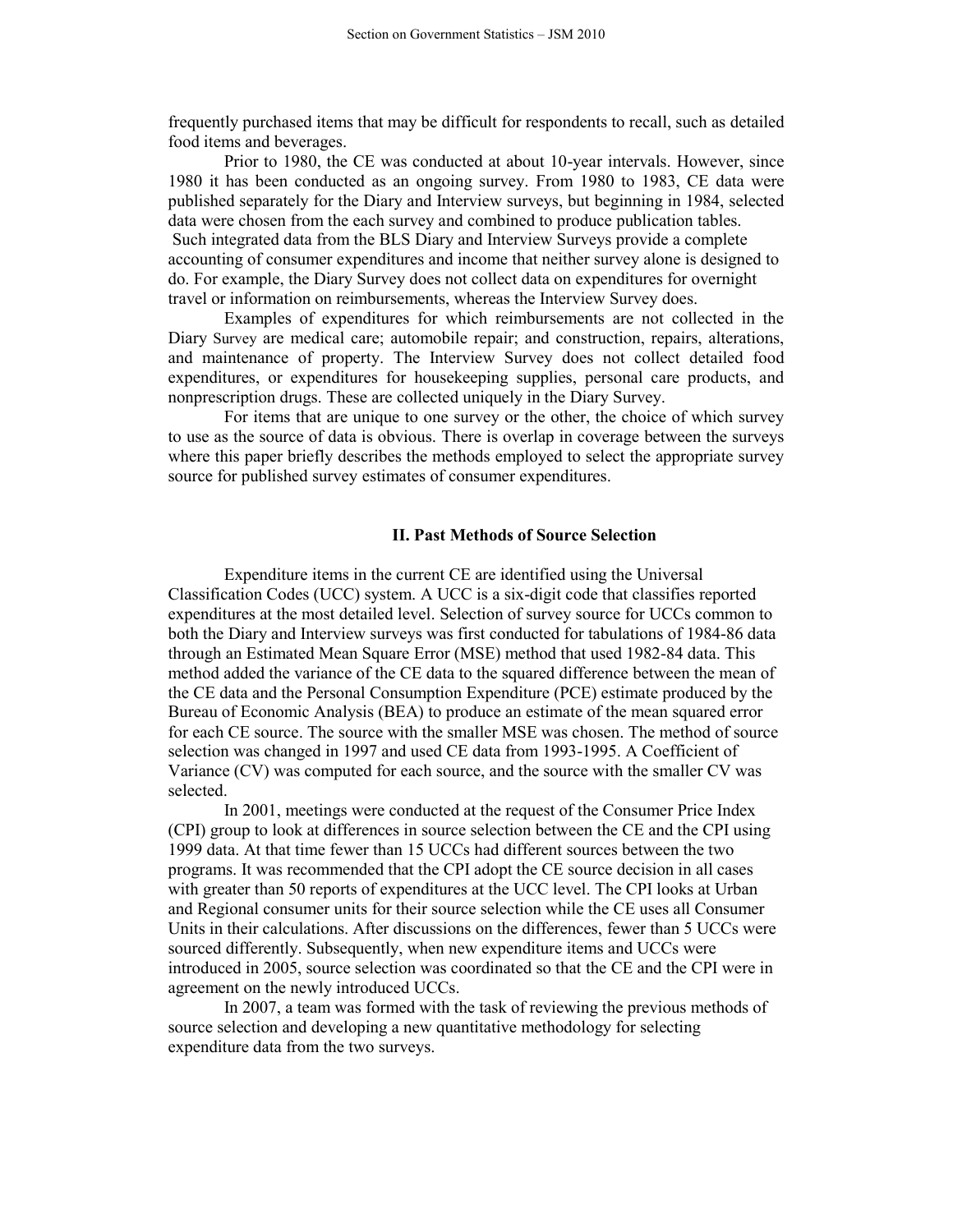### **III. CE Coverage vs. CPI Coverage**

 As mentioned above, the population coverage of the CE differs from that of the CPI. The CPI is calculated for urban CUs whereas the CE uses all CUs (urban and rural) in their calculations. Definitions of components also differ between the CE and the CPI. For example, homeownership is treated differently in the two surveys: actual expenditures of homeownership are reported in the CE, whereas the CPI uses a rental equivalence approach that estimates the change in the cost of obtaining, in the rental marketplace, services equivalent to those provided by owner-occupied homes.

 The CE publishes expenditures for items such as medical care and auto repair net of reimbursements by health insurance and vehicle insurance. Reimbursements for such expenditures are asked for in the Interview Survey and are used in calculating actual out of pocket expenses. The Diary Survey does not collect reimbursement data so expenditures for these items are necessarily taken from the Interview Survey. There are also transportation UCCs that are derived from information exclusively in the Interview Survey. For example, for a new car purchase, the value of any trade-in vehicles is deducted from the purchase price to calculate the net out-of-pocket expense for the new car.

#### **IV. Other Issues Affecting Source Selection**

A small number of UCCs are excluded from the source selection process due to reporting issues. For one UCC, there was a concern that some Diary expenditure reports had been misclassified. In other cases, the number of Diary reports directly by respondents was so small that it disqualified the Diary Survey as a source. While the source selection methodology generally evaluates sources based on the number of expenditure reports over a given year, there are some items included in the chained C-CPI-U price index for which a sufficient number of monthly expenditure reports are required. In order to compare the monthly expenditure counts from both surveys, the Diary Survey's monthly counts have to be adjusted upward to account for the Interview Survey's longer recall period and larger sample size. During the 2007 source selection process, the source for four UCCs was based on a monthly comparison of adjusted Diary Survey counts to Interview Survey counts.

#### **V. Source Selection Methodology**

Developing the source selection methodology involved a number of steps. Before calculating means and variances, expenditure data are top coded at the  $99<sup>th</sup>$ percentile and bottom coded at the 1<sup>st</sup> percentile to minimize the impact of outliers. Bottom coding is a form of censoring the data and is performed by applying the value of the  $1<sup>st</sup>$  percentile to replace the very small values and conversely, top coding applies the value at the  $99<sup>th</sup>$  percentile to replace the very large values for each UCC. If sample size is less than 100 counts then the Interquartile Range will be used to more accurately top code and bottom code. This will represent the distance between the  $25<sup>th</sup>$  and  $75<sup>th</sup>$ percentiles and you will multiply this value by a factor to get the  $1<sup>st</sup>$  and  $99<sup>th</sup>$  percentiles which are approximately  $+/- 2.33$  standard deviations from the median.

Next, the counts (each represents a reported expenditure for that UCC) and Z-Scores (defined below) are weighted for the three most recent collection years using the following scheme, which places greater emphasis on the more recent collection years: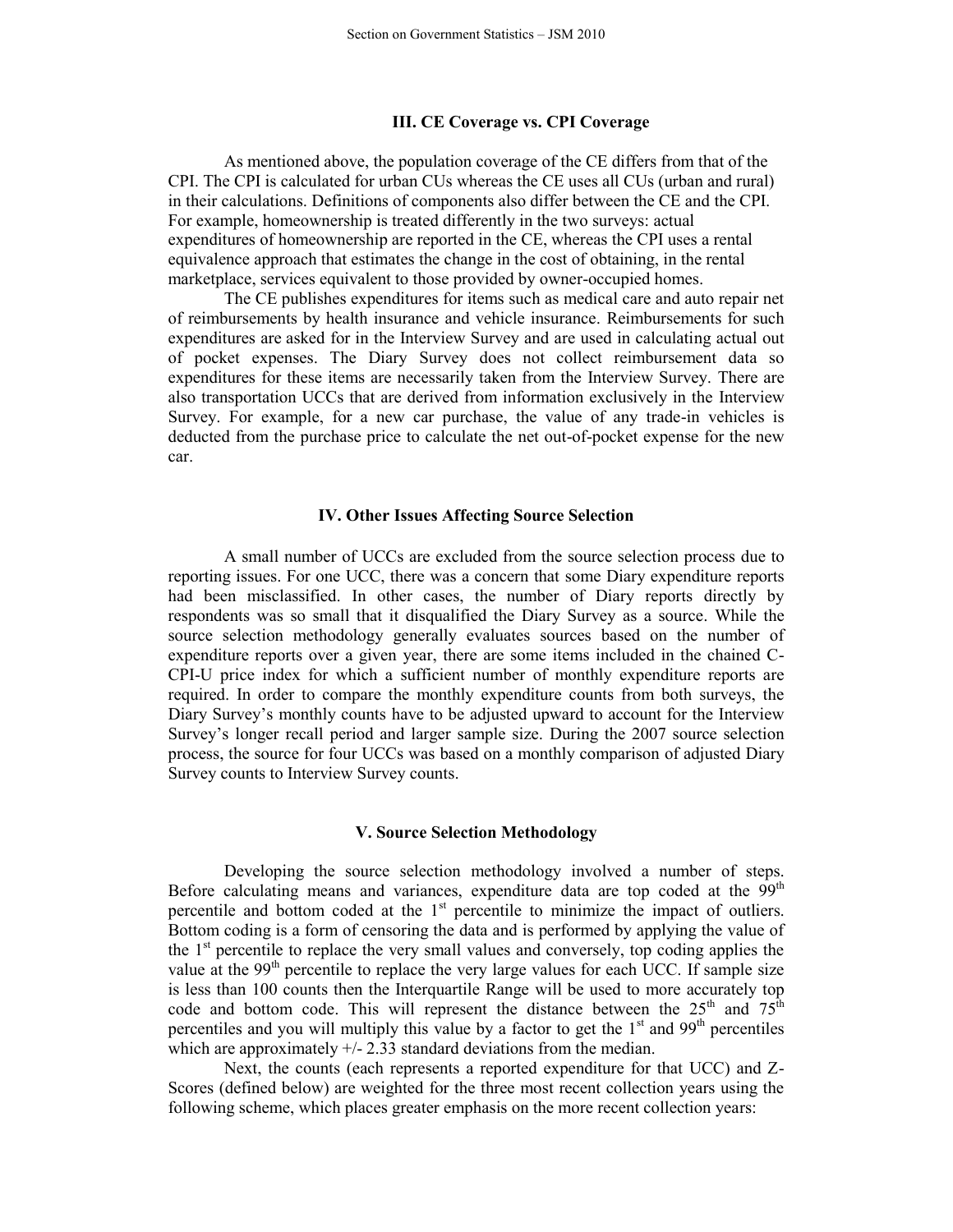1<sup>st</sup> collection year (oldest) by 1/6 (For 2007, 2004 data are used).  $2<sup>nd</sup>$  collection year (middle) by  $2/6$  (For 2007, 2005 data are used).  $3<sup>rd</sup>$  collection year (most recent) by 3/6 (For 2007, 2006 data are used).

If a new UCC was created within the most recent two years or if there was a change in the collection instrument that caused a significant difference between the means in the years before and after the instrument change, then the two most recent years of data are analyzed. Counts and Z-Scores are weighted with more emphasis given to the most recent collection year:

1<sup>st</sup> collection year (oldest) by 2/5 (For 2007, 2005 data are used).  $2<sup>nd</sup>$  collection year (most recent) by  $3/5$  (For 2007, 2006 data are used).

### **VI. Source Selection Decision Criteria**

Definitions of the statistical terms used in the analysis are:

1) UCC Mean - the unconditional weighted annual average expenditure for the CPI-U population using the adjusted full sample weight.

2) UCC Z-Score = 
$$
\frac{(\overline{X}_I - \overline{X}_D) - (\mu_I - \mu_D)}{\sqrt{\sigma_{\overline{X}_I}^2 + \sigma_{\overline{X}_D}^2}}
$$

*X I* - Annual Mean for that UCC from Interview Survey

*X*<sub>D</sub> - Annual Mean for that UCC from Diary Survey

- $\mu$ <sub>I</sub> Annual Population Mean for that UCC
- $\mu$ <sub>D</sub> Annual Population Mean for that UCC
- 2  $\sigma_{\bar{X}_I}^2$  - Annual Variance for that UCC from Interview Survey
- 2  $\sigma_{\bar{x}_p}^2$  - Annual Variance for that UCC from Diary Survey

With the null hypothesis that the team tested, H<sub>0</sub>:  $\mu_I = \mu_D$  or  $\mu_I - \mu_D = 0$ , the Z-Score represents the test of equality between the two weighted source means. The numerator is the difference between the sample means  $(X_I - X_D) - 0$  and the denominator is the standard deviation of that difference. It is assumed that the two surveys are statistically independent of each other. The Balanced Repeated Replications  $(BRR)^2$  method of variance estimation with 44 replicates is used to calculate each source variance.

<sup>&</sup>lt;sup>2</sup> Balanced Repeated Replication (BRR) is a method of variance estimation used for sample survey statistics when the complexity of a survey's sample design prevents standard classical variance estimation techniques from being used. BRR belongs to a class of variance estimation techniques that use *replications*. The basic idea behind replication is to select sub-samples of the collected data repeatedly from the full sample, and then calculate the statistic of interest from both the full sample and from each sub-sample. These sub-samples are called *replicates*. The difference between the replicate estimates and the full sample estimate are then used to estimate the variance of the full sample statistic.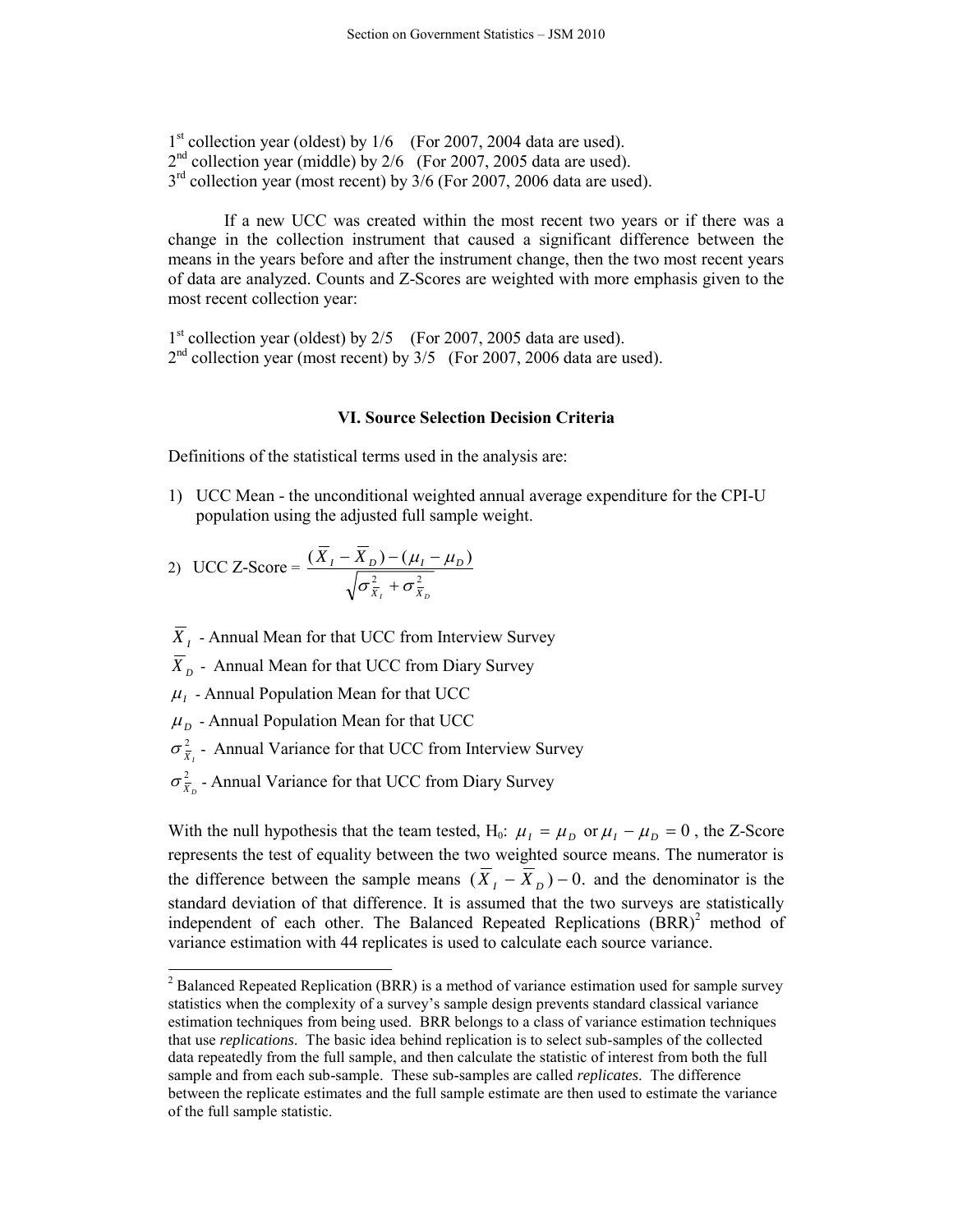In order to determine which source to select for each UCC, the following decision criteria are used:

**Criterion #1: Counts Sufficiency Criterion**. For each UCC and each survey, the number of CUs with at least one expenditure is counted for each of the three most recent data collection years. This yields six counts for each UCC: three yearly counts for the Interview Survey and three yearly counts for the Diary Survey. These counts are used to ensure that a sufficient amount of data is available to make source selection decisions. A sufficient amount of data exists when the count for each of the three years is not less than 60. A count of 60 is chosen as the number of observations needed to be considered credible.

- If both surveys have sufficient data, then proceed to Criterion #2.
- If both surveys lack sufficient data, then keep the original source.
- If one survey has sufficient data, but the other has insufficient data, then a weighted average of the three yearly counts for the survey having an insufficient amount of data is computed:  $n^* = (3/6)n_{t-1} + (2/6)n_{t-2} + (1/6)n_{t-3}$ .

If the weighted average  $n^*$  from the insufficient survey is greater than or equal to 60, then proceed to Criterion #2.

If the weighted average *n*\* from the insufficient survey is still less than 60, then use the survey with sufficient data for the source.

**Criterion #2: Statistical Significance Criterion**. If the absolute value of the weighted Z-Score,  $z^* = (3/6)z_{t-1} + (2/6)z_{t-2} + (1/6)z_{t-3}$ , is greater than or equal to 1.645 then select the source based on the following:

If the weighted Z-Score is greater than or equal to 1.645, then the Interview Survey is selected as the source.

If the weighted Z-Score is less than or equal to -1.645, then the Diary Survey is selected as the source.

**Criterion #3: Statistical Non-Significance Criterion**. If the weighted Z-Score is between -1.000 and 1.000, then the current source will continue to be used.

**Criterion #4: Borderline Statistical Significance Criterion.** If the weighted Z-Score is less than -1.000 and greater than -1.645 or greater than 1.000 and less than 1.645, the following method is used to select the source:

If all three Z-Scores are greater than 1.000, then the Interview Survey is selected as the source.

If all three Z-Scores are less than -1.000, then the Diary Survey is selected as the source.

In all other scenarios, the source remains the same.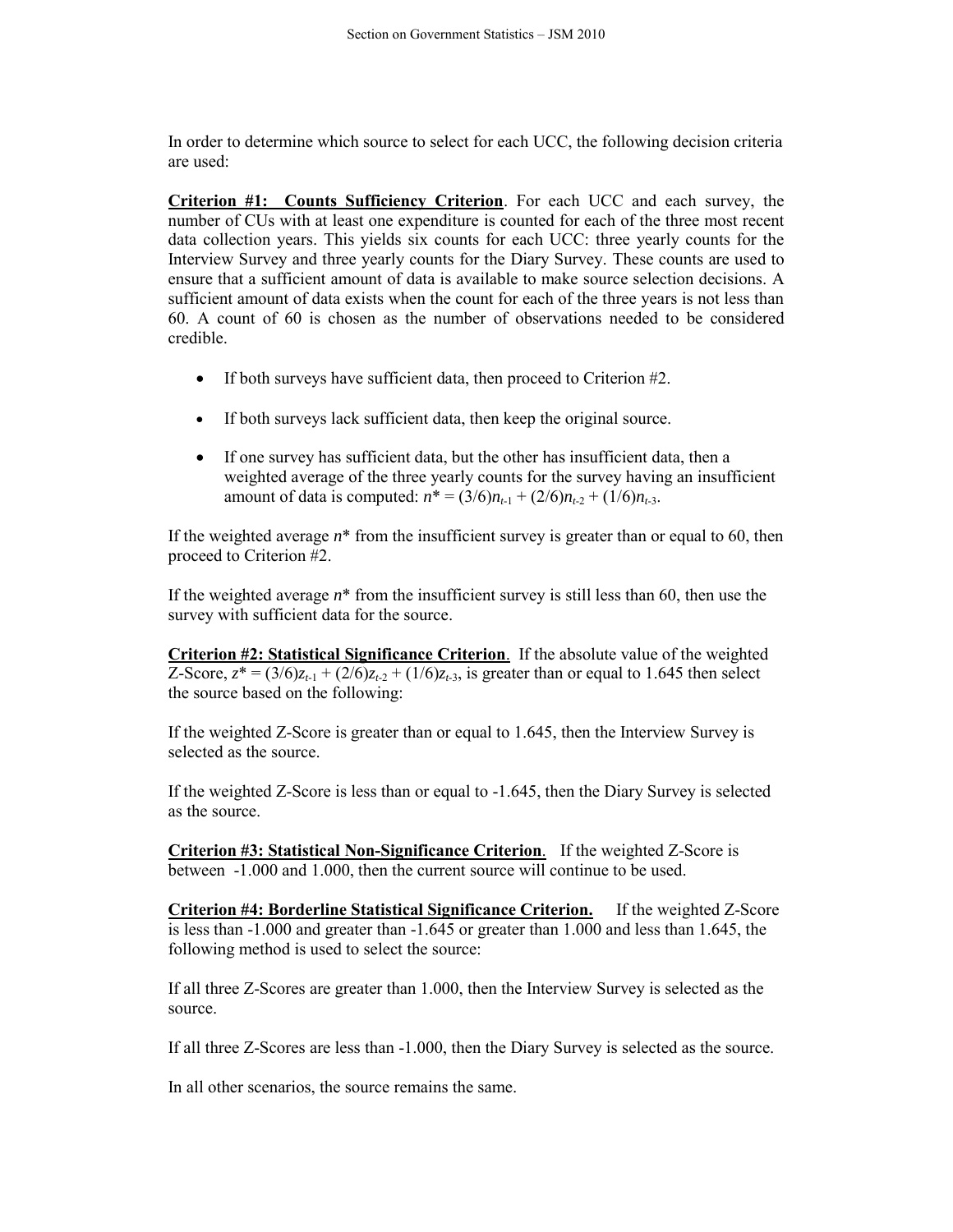## **VII. 2007 Data Results from the Source Selection Process**

Table 1 lists the number of overlapping UCCs researched for source selection and the number of UCCs that changed sources. Of the 222 overlap UCCs that were researched, 22 changed sources. Eighteen changed due to having high Z-Scores and 4 changed due to the Diary Survey failing the counts criterion, thereby switching to the Interview Survey. There were a total of 9 UCCs that had observations fewer than 60 in both surveys; therefore the source stayed the same. A total of 75 UCCs had observations in the Diary Survey that failed the counts criterion, thereby using the Interview Survey as the source. Only one UCC had observations in the Interview survey that failed the counts criterion. There were a total of 94 UCCs that had high Z-Scores (their absolute values were greater than or equal to 1.645), 27 UCCs with low Z-Scores (their absolute values were less than 1.000) and 16 UCCs with Z-Scores between 1.000 and 1.645 or between - 1.000 and -1.645

| Table 1: Number of Overlap UCCs Researched for Source<br><b>Selection</b>                            | <b>UCCs</b><br><b>Researched</b> | <b>UCCs</b><br>Changing<br><b>Source</b> |
|------------------------------------------------------------------------------------------------------|----------------------------------|------------------------------------------|
|                                                                                                      |                                  |                                          |
| UCCs for any year with observations less than 60 in both<br>surveys                                  | 9                                |                                          |
| UCCs in which the observations in the Diary survey fail the<br>counts criterion                      | 75                               | 4                                        |
| UCCs in which the observations in the Interview survey fail the<br>counts criterion                  |                                  |                                          |
| UCCs with Z-Scores between -1.00 and 1.00                                                            | 27                               |                                          |
| UCCs with $Z$ -Scores between $+1.00$ and $+1.645$ Or<br>UCCs with Z-Scores between -1.00 and -1.645 | 16                               |                                          |
| UCCs with Z-Scores of -1.645 or less                                                                 | 68                               | 17                                       |
| UCCs with Z-Scores of 1.645 or greater                                                               | 26                               | 1                                        |
| Total                                                                                                | 222                              | 22                                       |

#### **VIII. 2009 Results**

The source selection process developed in 2007 was used to evaluate 2006 to 2008 data for the development of 2009 estimates. Upon receiving a list of new UCCs, the source selection program was run on all UCCs having data in both the Interview and Diary surveys. The three year period from 2006 through 2008 was used for most UCCs, and 2007 and 2008 data for the newer UCCs. After calculating the expenditure counts and Z-Scores, the procedures identified 6 UCCs for which the applicable source selection criterion had changed. After further evaluation the source was changed for only two of them.

The source for two of these 6 UCC's had their source changed for 2007, and it was decided not to change again in 2009 to avoid an undue switching between sources